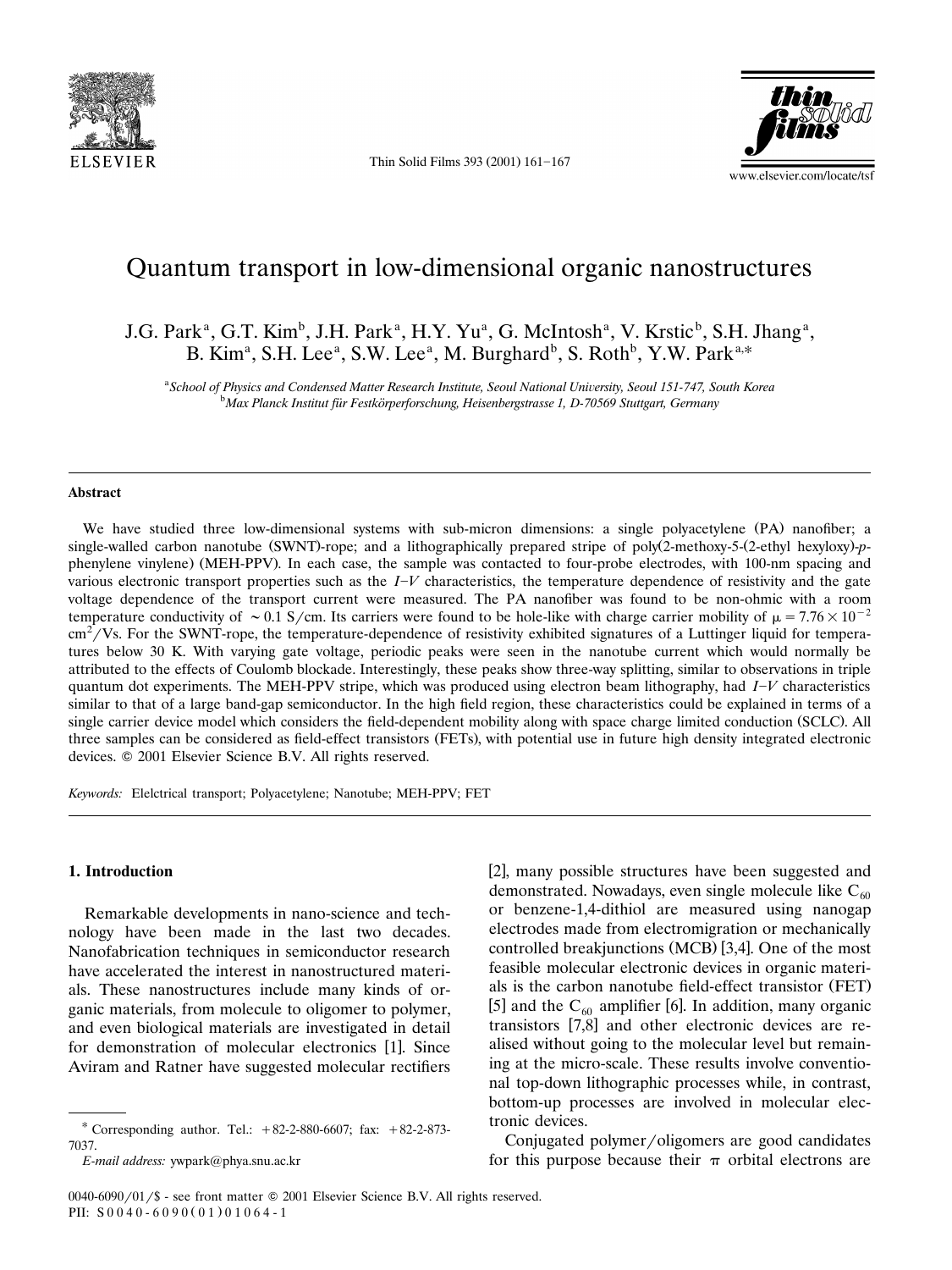easily decollated for contribution to conduction. Polyacetylene (PA) has simple chemical structure and is highly conducting when it is doped. In addition, it has a fibrous structure with a diameter of several tens of nanometer, which can be used as a molecular wire. Another well-known material used in red organic light emitting diodes (OLEDs) is MEH-PPV. Lithographic patterning of organic polymers facilitates their application to electronic devices. There have been several attempts to measure transport properties of conjugated polymer at the sub-micron scale [9]. The gate dependence measurements were carried out on thin films of Durham route polyacetylene [10]. However, no gate dependence was observed on PA single fibber. Carbon nanotubes have been considered a most promising nanomaterial due to their small diameter of  $1-2$  nm for single-walled nanotubes and  $10-50$  nm for multi-walled nanotubes. In the case of the metallic nanotubes, single electron transistor action has been observed at low temperatures [11] and the semiconducting nanotubes can be used as field-effect transistors, even at room temperature [5].

In this paper, we present the results of electronic transport measurements of a PA nanofiber, an individual SWNT-rope and a stripe of MEH-PPV. This provides three different examples of low-dimensional synthetic wires and it is of interest to compare and contrast the behaviour of each.

#### **2. Sample preparation and measurement**

Networks of PA nanofibers were prepared with dilute Ziegler-Natta catalyst with toluene as the solvent [12]. After exposure to acetylene, the catalyst was thoroughly washed with toluene to obtain purified, low density PA. Using centrifugation, the toluene was first replaced by 2-propanol, which was in turn replaced by a 1:1 mixture of 1 wt.% aqueous solution of sodium dodecyl sulfate (SDS, Aldrich) and Triton X-100 (Aldrich), respectively. After disintegrating the PA network by ultrasonic treatment, one droplet of dispersion was placed on a substrate equipped with four Pt electrode lines separated by  $\sim 100$  nm. Prior to nanofiber deposition, the substrate surface was modified with 0.1 vol.% *N*-[3-(trimethoxysilyl) propyl-ethylenediamine (Aldrich) to facilitate adsorption. The heavily n-doped  $(As<sup>+</sup>)$  silicon wafer with a thermally grown oxide layer of 300-nm thickness served as a back gate. As shown in the scanning force microscope (SFM) image of Fig. 1A, there are two kinds of PA nanofibers on top of the Pt electrode. One is a thick nanofiber while the other is a thin one. Generally, the diameter of a PA nanofiber is approximately 20 nm with thinner branches of less than 10 nm. The PA nanofibers are doped with vapour phase iodine for 7 h with in situ monitoring of resistance at  $V_{DS} = 40$  mV.

The preparation procedure for the carbon nanotube is similar to the PA nanofiber except for the electrode material and surfactant. Single-walled carbon nanotubes (SWNTs) are produced using the arc-discharge method with  $Ni/Y$  as the catalyst and purified using the size exclusion chromatography (SEC) [13]. An amount of 1 mg raw carbon nanotube was dispersed in 0.3 wt.% SDS solution using ultrasonic treatment for 5 min and passed through chromatography column densely packed with controlled pore glass (CPG 3000A, Fluka). One droplet of first or second fraction was placed on the electrodes. In the case of the carbon nanotube we used Au or AuPd electrodes. Fig. 1B shows a SWNT-rope on top of these electrodes. The SWNT-rope is clearly seen near the upper edge of the electrodes. We also observe a bulge in the SWNT bundle between the middle two electrodes, possibly due to a catalyst impurity.

MEH-PPV desolved in *p*-xylene was spun onto electrodes patterned substrate and then exposed to an electron beam from the scanning electron microscope (SEM). The e-beam exposed area is unsolved in solvent



Fig. 1. SFM image of low dimensional nanostructures (A) thick and thin PA nanofiber with diameter of 20 nm and 4.4 nm, respectively, (B) SWNT-rope on top of AuPd electrodes and (C) e-beam patterened MEH-PPV line on top of Pt electrodes.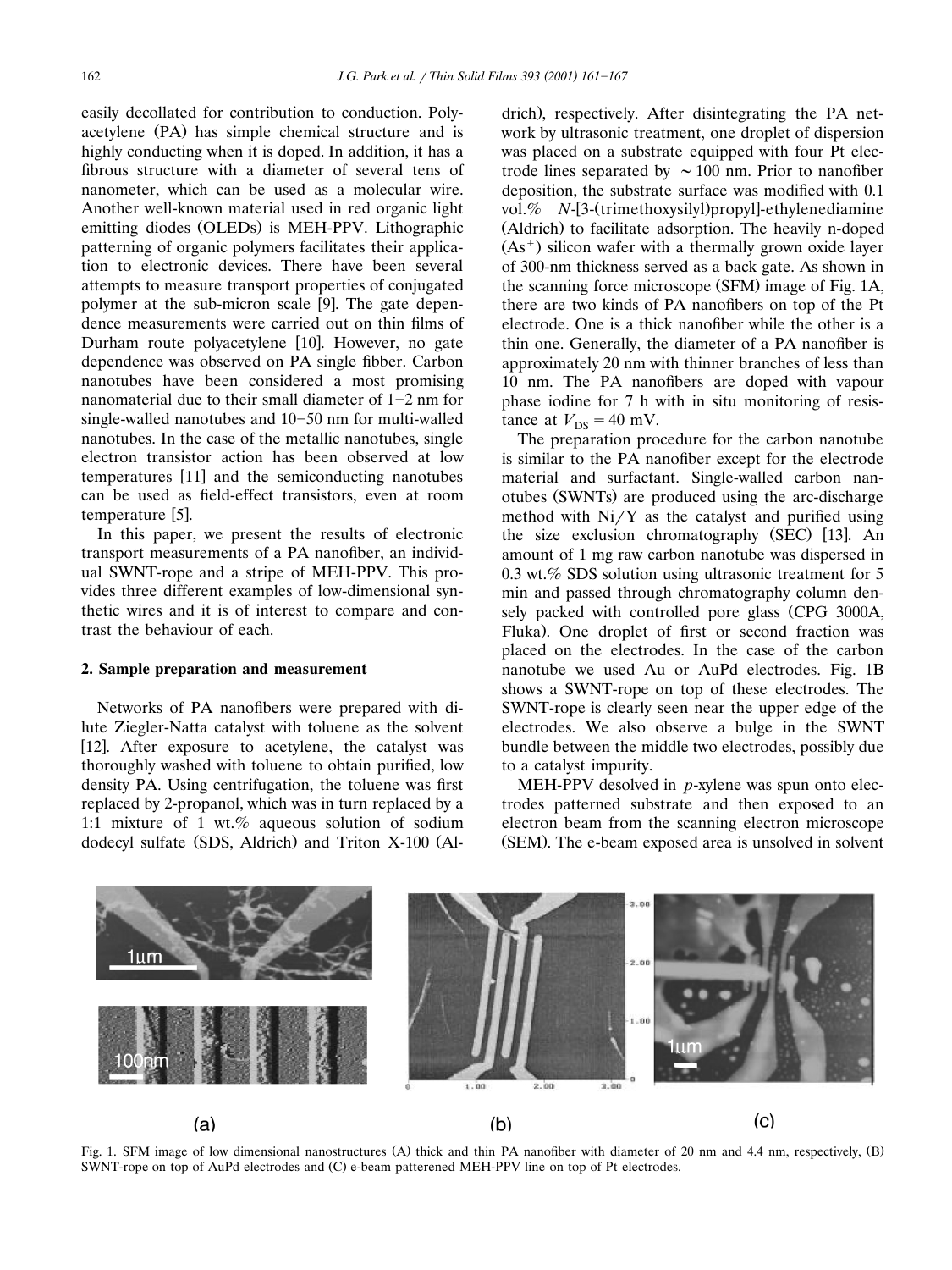to form the intended pattern. For the MEH-PPV deposition we used Pt electrodes with 200-nm separation for hole injection. Fig. 1C shows the e-beam patterned line for MEH-PPV. The FT-IR spectroscopy results of the patterned MEH-PPV showed that the peak positions were the same as those of the unirradiated MEH-PPV [14]. This indicated that the original MEH-PPV structure was maintained in the irradiated polymer.

# **3. PA nanofiber**

The *IV* characteristics for the thick PA nanofiber  $(d \sim 20 \text{ nm})$  are shown in Fig. 2. At room temperature they are quasi-linear with conductivity  $\sigma \sim 0.1$  S/cm. They show non-linear characteristics and this becomes more significant as temperature decreases. The  $I-V$ characteristics are different from that of conventional semiconductor transistors [15] or organic field-effect transistors (FETs)  $[7,8]$ , which show saturation behaviour. This non-saturation behaviour could be originated from the high contact resistance. The lower inset of Fig. 2 shows the transfer characteristics for the thick nanofiber. We note that the current is enhanced at negative gate voltage and suppressed at positive gate voltage. Similar gate voltage dependent *IV* characteristics were observed in carbon nanotube FETs [5]. This confirms that the charge carriers are holes in the iodine doped PA nanofiber.

If we consider the low voltage ohmic region in the *IV* characteristics in terms of the linear region in conventional MOSFETs, then from the transconductance [15]

$$
g_{\rm m} \equiv \frac{\partial I_{\rm DS}}{\partial V_{\rm g}}\bigg|_{V_{\rm DS} = \text{const}} = -\frac{Z}{L}\mu_p C_i V_{\rm DS}
$$
 (1)



Fig. 2.  $I-V$  characteristics of thick PA nanofiber  $(d \sim 20 \text{ nm})$  as a function of temperature. Inset shows transfer characteristics of this nanofiber at  $V_{DS} = 1.0$  V.

we can estimate the field-effect mobility, where *Z* is the channel width,  $L$  is the channel length and  $C_i$  is the capacitance per unit area. At  $T = 233$  K, the transconductance  $g_m \approx 2 \times 10^{-11}$  S. Hence,  $L = 900$ <br>nm,  $Z = 20$  nm and  $C_i = 1.2 \times 10^{-8}$  F/cm<sup>2</sup> [16] gave the mobility  $\mu = 7.76 \times 10^{-2}$  cm<sup>2</sup>/Vs. At  $T = 204$  K, the mobility is  $\mu = 6.1 \times 10^{-2}$  cm<sup>2</sup>/Vs, thus the activation energy of the mobility is estimated to be 33 meV. Here, we assume the nanofiber diameter as the channel width. This is an overestimation of the mobility since many side branches are connected to the thick fibers, thus *Z* should be larger than 20 nm.

More pronounced gate-dependent *I*-*V* characteristics are shown in Fig. 3. Fig. 3A shows the *IV* characteristics and Fig. 3B shows the differential conductance  $(\partial I_{DS}/\partial V_{DS})$  plot of the thin PA nanofiber  $(d \sim 4.4)$ nm) as a function of gate voltage. The gate dependence is saturated approximately at  $V_g = -5$  V. In contrast to this, the gate-dependent  $I-V$  characteristics and differential conductance of the aged thick PA nanofiber  $(d \sim 20 \text{ nm})$ , shown in Fig. 3C,D, have non-saturated behaviour. The gate voltage-induced leakage current is checked to be less than 10 pA up to  $V<sub>g</sub> = 25$  V for the thin nanofiber, 3 pA up to  $V<sub>g</sub> = 60$  V for the thick nanofiber. A delay time maximum of up to 60 s per gate step is maintained between each *IV* characterisation to relax the equilibrium potential distribution. Ageing was done in ambient atmosphere for 2 days.

The case of the thin PA nanofiber shows a different gate voltage dependence which can be separated into two regions across  $V_g = -5$  V as the boundary (Fig. 3A,B). This can be clearly seen in gate dependence of the channel conductance  $(V_{DS} < 0.24 \text{ V})$  in Fig. 4. The slope of the channel conductance:

$$
g_{\rm D} \equiv \frac{\partial I_{\rm DS}}{\partial V_{\rm g}}\bigg|_{V_{\rm g} = \text{const}} = -\frac{Z}{L} \mu_p C_{\rm i} (V_{\rm g} - V_{\rm T}) \tag{2}
$$

also gives a mobility  $[17]$  for the thin PA nanofiber. At the enhanced region (that is, negative gate voltage region  $V_g < -5$  V) the mobility is  $\mu = 1.5 \times 10^{-3}$ cm<sup>2</sup>/Vs at  $T = 233$  K and  $\mu = 6.0 \times 10^{-4}$  cm<sup>2</sup>/Vs at  $T = 204$  K, respectively. Here we used  $L = 100$  nm and  $Z = 4.4$  nm. From this, the activation energy for the mobility is 130 meV. Threshold voltages  $(V<sub>T</sub>)$  deduced from the intercept for the gate voltage are 3.7 and 7.4 V, respectively. The mobility of thick PA nanofiber decreases to  $\mu = 6.45 \times 10^{-4}$  cm<sup>2</sup>/Vs at  $T = 233$  K after ageing. Comparing the conductivity and mobility of the PA nanofiber to that of a bulk film, the PA nanofiber is below the semiconductor-metal transition regime with doping concentration less than  $1\%$  [18]. The activation energy of mobility is also in this regime.

Clearly, mobilities for the thin nanofiber are lower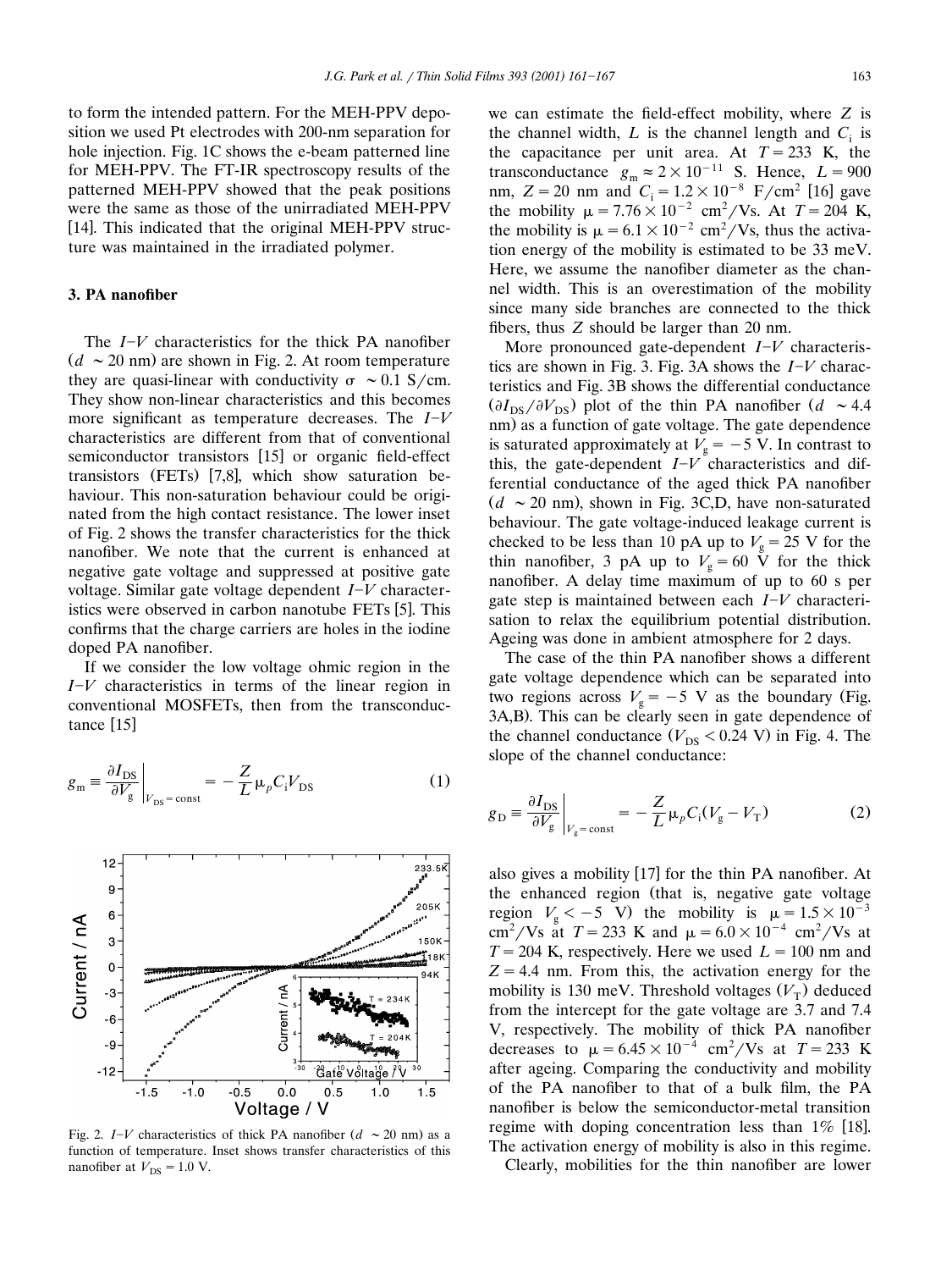

Fig. 3. The gate-dependent  $I-V$  characteristics (A,C) and differential conductance  $(\partial I_{DS}/\partial V_{DS})$  (B,D) of PA nanofiber. (A) and (B) are the results of thin nanofiber and (C) and (D) are that of aged thick nanofiber. All the measurements were done at 233 K to avoid thermal ageing effect.

than that of the thick nanofiber with associated conductivity being lower than that of the thick nanofiber [19]. Room temperature conductivity for the thin nanofiber is 30 times lower than that of thick nanofiber.



Fig. 4. Channnel conductance of thin PA nanofiber as a function of gate voltage. Apparently, the slope was changed at negative gate voltage due to current enhancement. Solid line is for guidance. Inset shows mobilities at different temperatures. Squares are the mobility of Thin PA nanofiber and the circle is that of aged thick nanofiber.

The lower conductivity of the thin nanofiber is due to its higher surface to volume ratio, thus it is more sensitive to exposed atmosphere during sample preparation. The lower mobility of the aged thick nanofiber can also be explained in terms of its low conductivity. The low activation energy of the mobility for the thick nanofiber is also consistent with its higher conductivity.

### **4. Single-walled carbon nanotube SWNT -rope ( )**

In this section we present results of electronic transport measurements for our SWNT-rope sample. To begin with, we examine electrode characteristics. The current vs. voltage *I*-*V* characteristics between pairs of electrodes are given in Fig. 5 where the electrodes are labelled as 1-5-4-6 from left to right in Fig. 1B. In Fig. 5, we find that the electrode pairs 1-5 and 5-4 are ohmic with resistances of 4.32 and 2.15  $M\Omega$ , respectively. The *IV* characteristics of electrodes 4-6 are non-ohmic at this low temperature which would indicate that a barrier potential exists somewhere along this conduction path, possibly due to high contact resistance at electrode 6. Furthermore, for a fixed applied voltage, the current reduces in going from electrode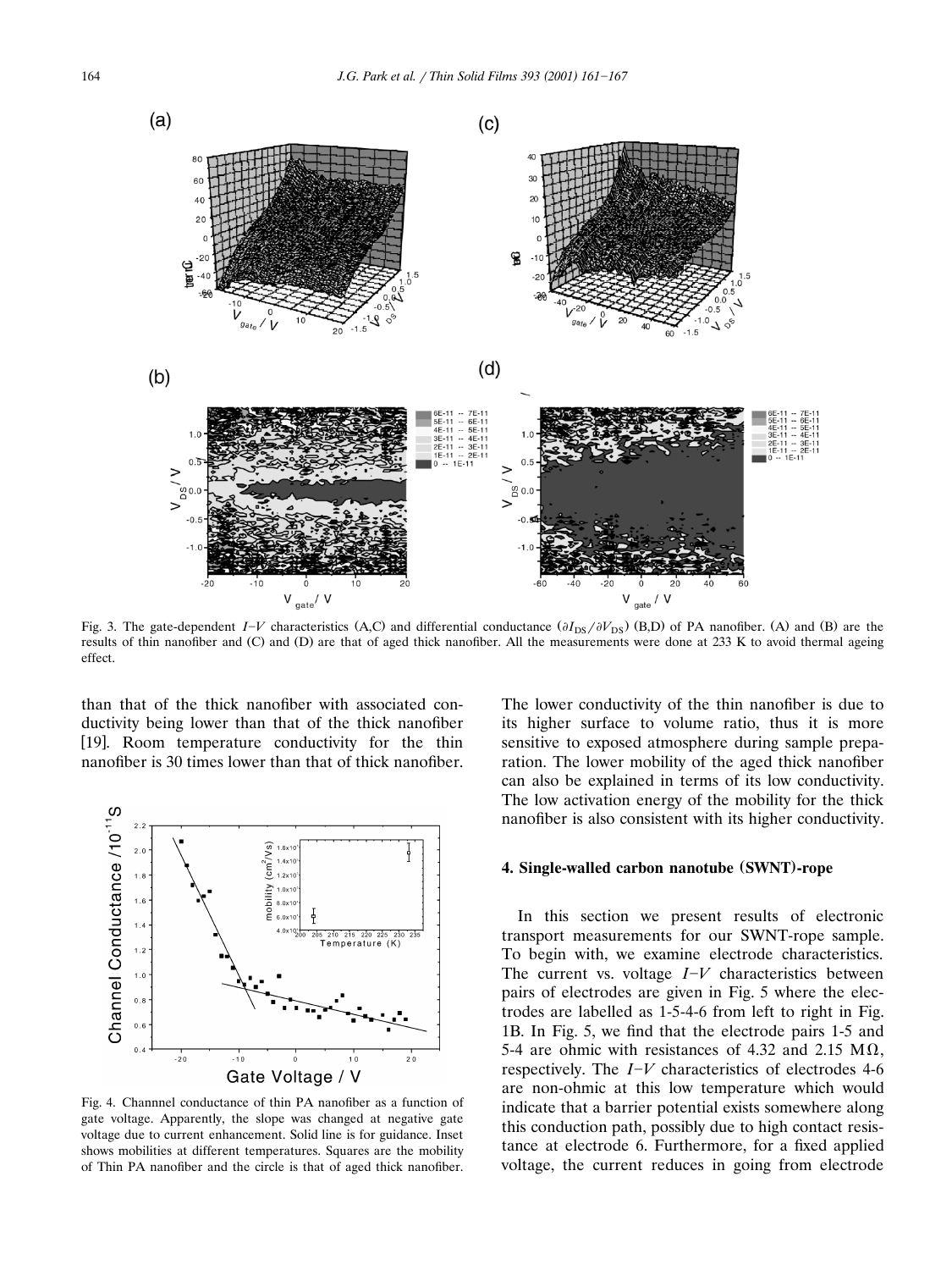

Fig. 5. *IV* characteristics of SWNT-rope on top of AuPd electrodes shown in Fig. 1b.

pairs 4-6 to 5-6 to 1-6. This indicates the presence of bulk resistance in the nanotube sample.

Using the four-probe configuration shown in Fig. 1B we have measured the temperature dependence of resistivity for our sample over a temperature range of  $T = 4-300$  K. The resulting temperature dependence is shown in Fig. 6 on a log-log scale. It is commonly accepted that metallic carbon nanotubes are onedimensional metals and, as such, can form a Luttinger liquid. For a Luttinger liquid, the temperature dependence of conductivity is expected to have a power law behaviour,  $G \sim T^{\alpha}$  where  $\alpha = 0.24$  when the sample lies above the electrodes [20], as for our sample. To pursue this possibility, we fit straight lines to the data yielding a value of  $\alpha = 0.29$  for  $T < 30$  K. This value is reasonably close to the theoretical value,  $\alpha = 0.24$ , such that we may be witnessing Luttinger liquid behaviour in our sample for  $T < 30$  K. Other workers have witnessed this behaviour over a full temperature range of  $T < 300$  K [20]. However, our samples are not individual SWNT but bundles comprising many SWNTs. At higher temperatures thermal activation could increase the inter-tube coupling. Hence, the one-dimensionality and associated Luttinger liquid behaviour would be lost.

Next, we have carried out a two-probe measurement on the electrode pair 4-6. These two electrodes are favoured since the carbon nanotube rope in this region is particularly narrow and well defined. Since the contact resistance of our sample is quite high, the nanotube rope between electrodes 4 and 6 represents a metallic island, separated from the electrodes by tunnelling barriers. If we include a third gating electrode close to the nanotube rope then we will effectively have a single electron tunnelling (SET) transistor. It is well known that the current flow through such a SET transistor displays periodic peaks with varying gate voltage, due to Coulomb blockade [21]. This has been observed for quantum dots  $[22,23]$  and for carbon nanotubes  $[24]$ .



Fig. 6. Log-log plot of temperature dependence of conductance. The fitted lines are due to the conductivity formula  $G \sim T^{\alpha}$ . Low bias voltage,  $V_{DS} = 2$  mV, was applied.

For weak bias voltages, the condition for charge to flow through the SET transistor is given by  $[21]$ :

$$
Q_0 = C_g V_g = e(n + 1/2)
$$
 (3)

where *n* is an integer,  $Q_0$  is the charge on the metallic island,  $C_{\sigma}$  is the gate capacitance and  $V_{\sigma}$  is the gate voltage. This yields current peaks which are periodic with varying  $V<sub>o</sub>$ . Fig. 7 shows the effects of varying the gating voltage on the current flow through electrodes 4-6. We do indeed observe peaks in the current flow with varying gate voltage. However, these peaks display some features, which are not expected for Coulomb blockade. The peaks are not equally spaced but instead increase their spacing with increasing gate voltage.

Interestingly, the peaks in Fig. 7 show three-way splitting. This could be due to the nanotube rope between electrodes 4 and 6 being broken up along its length into three separate metallic regions, separated by insulating barriers. Measurements performed on the analogous situation of three quantum dots in series readily reveal Coulomb blockade peaks with three-way splitting [23]. If the three metallic regions are of ap-



Fig. 7. Gate dependence of Tunneling current at a fixed bias voltage  $V_{DS} = 20$  mV.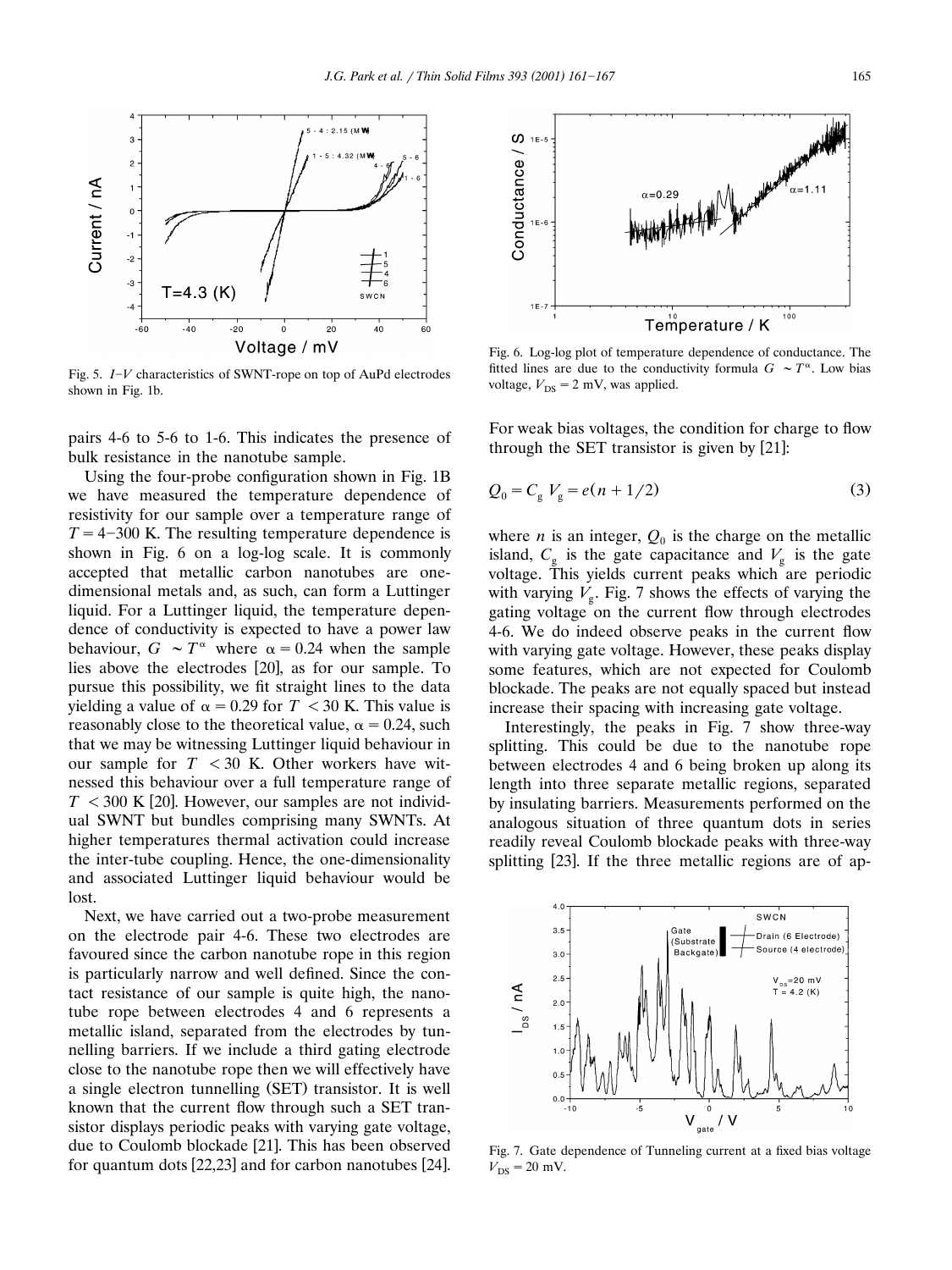

Fig. 8. Variation of Tunneling current as increasing temperature. The broadening of current peak clearly shows smearing out of Coulomb blockade effect.

proximately equal size, then quantum mechanical interactions between the regions will split up their equal energy levels so as to remove degeneracy in the system. As to why the nanotube rope might split up into separate metallic regions, the nanotubes are a onedimensional system. Hence, the slightest presence of disorder is expected to disrupt the metallic state along its length. Even coupling to the substrate could provide a source of disorder [25]. Also, any defects within the nanotubes will introduce a barrier to metallic conduction, since, in one dimension, the defects cannot be circumvented.

The other possible explanation for the peaks in Fig. 7 is the resonant tunnelling. Since the nanotube rope between electrodes 4 and 6 is a confined system, bound states will occur with discrete energy levels. If our SET transistor can be approximated using a square well potential then the energy levels will not be evenly spaced. This could be the case in Fig. 7. Intertubular interation of the nanotube rope could split the energy level, so that the three-way splitting could be generated.

In Fig. 8 we examine the effects of increasing temperature on the current peaks of Fig. 7. As expected, the peaks become thermally spread out with increasing temperature until, at  $T = 160$  K, individual peaks can no longer be discerned.

# **5. MEH-PPV thin stripe**

The width and thickness of the e-beam patterned MEH-PPV determined by SFM is 500 and 20 nm, respectively. The separation between two Pt electrodes is 200 nm, which is considered as the channel length. The *I*<sup>-*V*</sup> characteristics show non-ohmic behaviour. This non-ohmic behaviour becomes more pronounced with decreasing temperature. Since the work function of the Pt electrode  $(5.6 \text{ eV})$  is higher than the HOMO

of MEH-PPV  $(5.4 \text{ eV})$  [26], the Schottky barrier is not likely to be formed at the contact. Thus, this is a hole only device. We measured the central electrode pair  $(Fig. 1C)$  only.

Davids et al. [27] presented a unified model including charge injection, charge transport and space charge effect in the organic material. In our device, it is not injection limited but space charge limited due to there being no Schottky barrier for hole injection.

We consider SCLC with electric field and temperature-dependent mobility as suggested by Blom et al.  $[28,14]$ :

$$
\mu_{\rm p}(E) = \mu_{\rm p}(0) \exp(\gamma \sqrt{E})
$$
 (4)

where  $\mu_p(0)$  denotes the mobility at zero field and  $\gamma$  is comparable to the Poole-Frenkel effect. Also:

$$
\mu_{\rm p}(0) = \mu_0 \exp\left(-\frac{\Delta}{k_{\rm B}T}\right). \tag{5}
$$

From the fitting results (Fig. 9), the activation energy is  $\Delta = 0.038$  eV, and zero field mobility at room temperature is order of  $10^{-3}$  cm<sup>2</sup>/Vs. The magnitude of the activation energy is 1 order lower and the zero field mobility is 3 orders larger than that of sandwiched type MEH-PPV devices [29]. This low activation energy and high zero field mobility could be due to the higher cross-linking introduced during the e-beam irradiation.

## **6. Concluding remarks**

We have measured the electrical properties of organic nanostructure in sub-micron scale. Iodine doped PA nanofiber shows non-ohmic *I*<sup>*-V*</sup> characteristics and current enhancement at the negative gate voltage. Hence, doped PA nanofiber can be used as a nanoscale FET as was done in SWNT FET even though the



Fig. 9. *JV* characteristics of e-beam patterened MEH-PPV. Fitting was done using SCLC with electric field-dependent mobility. Inset shows temperature dependencies of the zero field mobility. Detail fitting parameters are in ref. [14].